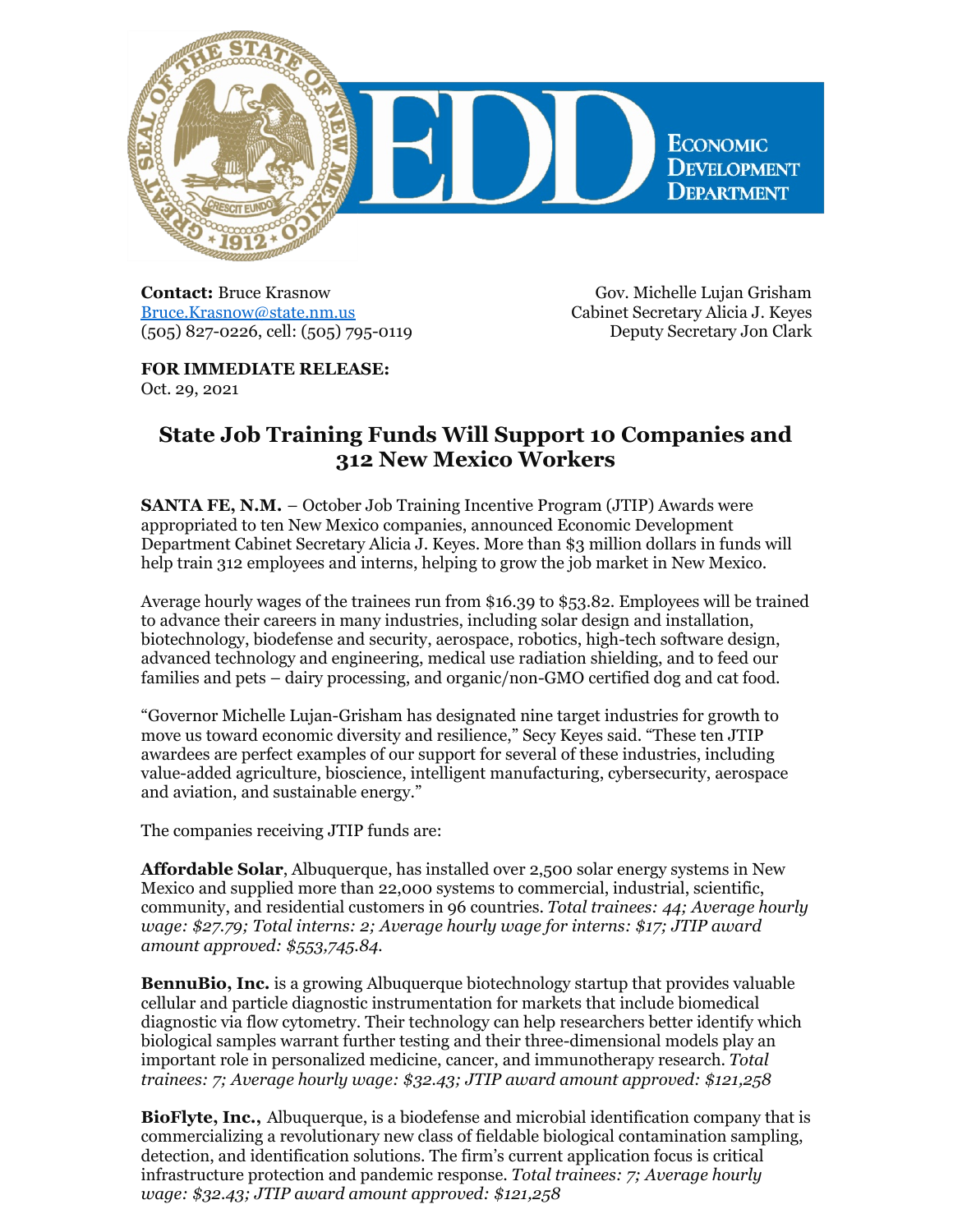**The Boeing Company** is the world's largest aerospace company and leading manufacturer of commercial jetliners, defense, space, and security systems. The company supports airlines and U.S. and allied government customers in more than 150 countries. Products and services include commercial and military aircraft, satellites, weapons, electronic and defense systems, launch systems, advanced information and communications systems, and performance-based logistics training. *Total trainees: 17; Average hourly wage: \$53.82; JTIP award amount approved: \$519,855.64*

**Build With Robots, Inc.** (BWR) was founded in Albuquerque and showcases automation and robotic solutions at its locations within the Central New Mexico Community College FUSE makerspace and in the Verge Building downtown. In response to the COVID-19 pandemic, he company's robots use the latest-generation technology to enhance productivity. BWR has built a sanitizing robot named Breezy One that provides autonomous disinfection at large facilities such as the Albuquerque International Sunport, St. Mary's School, Houston Airport, and George Bush National Airport, as well as other large facilities throughout the country. *Total trainees: 1; Hourly wage: \$26.50; Total interns: 2; Average hourly wage for interns: \$22; JTIP award amount approved: \$ \$29,238*

**IDEAS Engineering & Technology LLC**, Albuquerque, provides cost-effective embedded system solutions for high-reliability applications to government and commercial customers. With a strong focus in the aerospace market, the company's portfolio of solutions includes digital microelectronics, high0performance and highreliability embedded systems, and computing and sensing systems. *Total trainees: 1; Hourly wage: \$22.50; JTIP award amount approved: \$10,800.00*

**Kairos Power LLC,** Albuquerque, is an advanced energy technology and engineering company focused on the development of a clean, innovative nuclear technology that has the potential to transform the energy landscape in the U.S. and around the world. The N.M. facility conducts non-nuclear testing of technology to utilize low-pressure molten fluoride salt as a coolant in a novel advanced nuclear reactor with an inherently safe design. *Total trainees: 36; Average hourly wage: \$47.67; JTIP award amount approved: \$899,326.16*

**Lancs Industries, Inc.,** Albuquerque, produces products that facilitate the safe handling of radioactive nuclear waste and provide shielding from nuclear emissions. The company has produced over 80% of the radiation shielding used in U.S. nuclear power plans and Naval facilities, and is one of the larges producers of flexible lead0free shielding products. A producer of containment products used in medical and pharmaceutical research and manufacturing, Lancs also began producing PPE at the onset of the COVID-19 pandemic. *Total trainees: 2; Average hourly wage: \$27.38; JTIP award amount approved: \$28,470*

**Marty's Meals, Inc.**, Santa Fe, prepares species-appropriate dog and cat food recipes using fresh, whole ingredients, sourced from ethical ranchers and farmers from New Mexico when available. Marty's Meals products support special dietary needs and health conditions, and all of their food is organic/non-GMO certified. Products are sold fresh and frozen in their market locations in Santa Fe and Boulder, CO, and online. *Total trainees: 3; Average hourly wage: \$17.83; JTIP award amount approved: \$18,120*

**Saputo Cheese USA Inc.,** Las Cruces, is one of the top ten dairy processors in the world, employing approximately 17,200 people worldwide. The company has 66 plants and its products are sold in over 50 countries. The plant in Las Cruces produces Frigo Cheese Heads string cheese and plans to double its production capacity at that location. *Total trainees: 189; Average hourly wage: \$16.39; JTIP award amount approved: \$779,752.32*